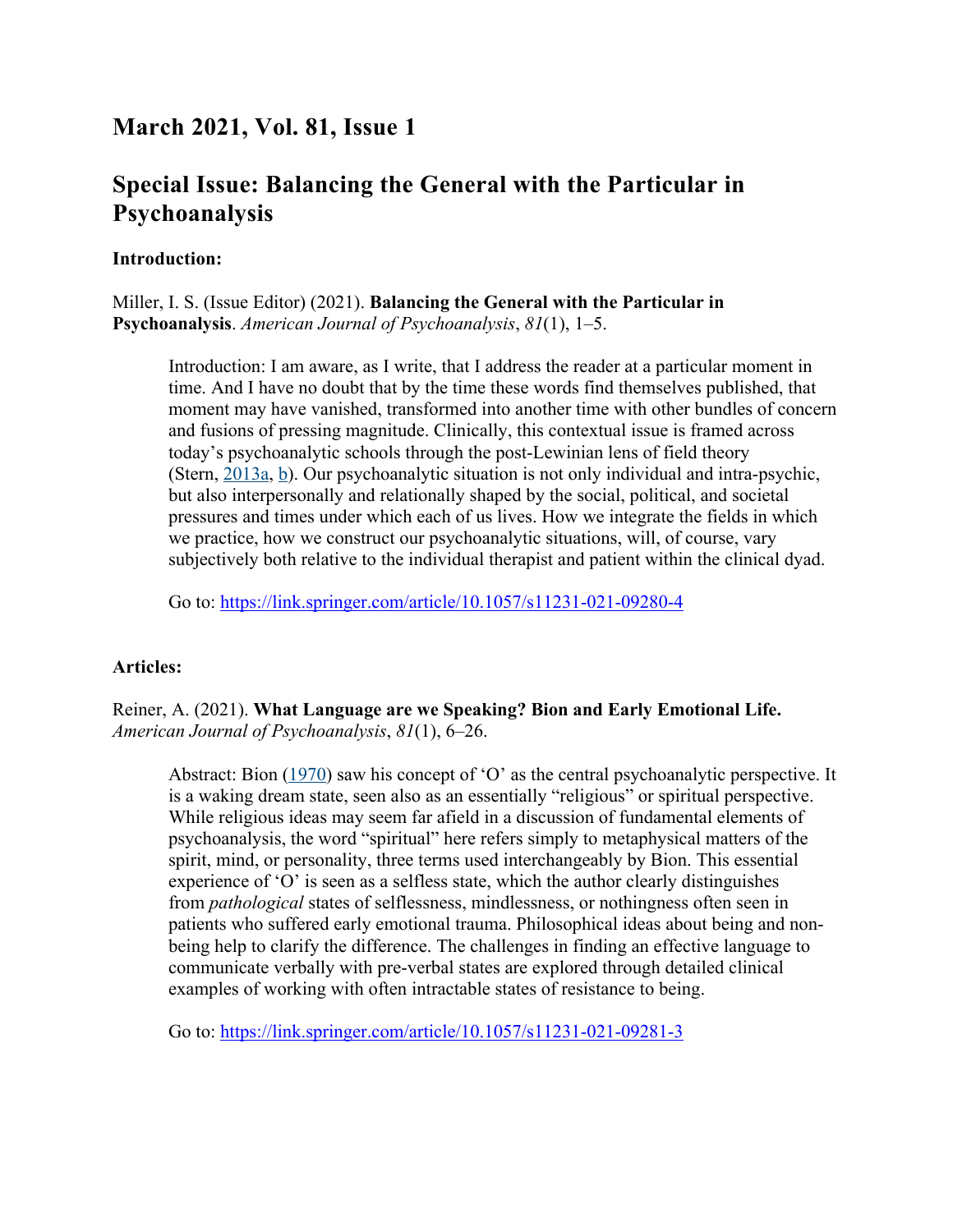### Barratt, B. B. (2021). **On Difference and the "Beyond Psychotherapy" of Psychoanalytic Method: The Pivotal Issue of Free-Associative Discourse as De-repressive Praxis.** *American Journal of Psychoanalysis*, *81*(1), 27–50.

Abstract: It is argued that, in the course of the history of psychoanalysis since 1914 or thereabouts, the clinical and theoretical interests of psychotherapy have occluded our comprehension of the radicality of the free-associative method that is special to psychoanalysis. Setting aside the entirety of the range of endeavors that we might call "psychotherapy," this essay defines critically the practices of "psychoanalyticallyinformed therapies" and distinguishes them from Sigmund Freud's "analysis" that is tied to the unique method by which he discovered the inherent repressiveness of selfconsciousness. This thesis implies that the human psyche can neither be properly understood nor healed by theory-driven techniques that prioritize epistemological considerations. Rather the liberatory potential of psychoanalytic praxis must be grasped as an "onto-ethical discipline," by which the ideological commitments of therapy might be subverted.

Go to: https://link.springer.com/article/10.1057/s11231-021-09283-1

Loiacono, A. M. (2021). **The Problems and Contradictions Inherent in Analytic Training and the Ultimate Requirement: Working with Uncertainty.** *American Journal of Psychoanalysis*, *81*(1), 51–59.

Abstract: In this essay, the author's aim is to outline the specifics of psychoanalytic intervention and its current relevance. She explores the boundaries of the clinician's identity, (whether psychotherapist or psychoanalyst), examines the training itself, as well as how and where one can develop the skills necessary to engage in this profession. She specifically assesses the Italian situation. For the construction of the identity of the therapist/psychoanalyst it is fundamental to learn how to tolerate uncertainty, seen here as a value, not a limitation, in contrast with the certainties which characterize other forms of psychotherapy. The complexity of psychoanalytic training is thus demonstrated as a function of two particularities, that of methodological rigor, incorporating all the necessary theoretical knowledge, and the delicate skill of being able to maneuver within the world of passion, regulated by the personal identity of the clinician.

Go to: https://link.springer.com/article/10.1057/s11231-021-09284-0

## Miller, I. S. (2021). **Histories, Traumas, and Emotional Foreclosure from Manhattan to Dublin and Back.** *American Journal of Psychoanalysis*, *81*(1), 60–81.

Abstract: The present paper begins with the particulars of clinical practice in Ireland. Through clinical example, it examines the emotion of *shame*, widely paired with *blame*, as a socially acceptable admission of psychological functioning, both in exercising and in denying the communication of more profound feeling. As a necessary emotional outlet, shame authorizes aggressions both large and small. Shame demands that certain acts,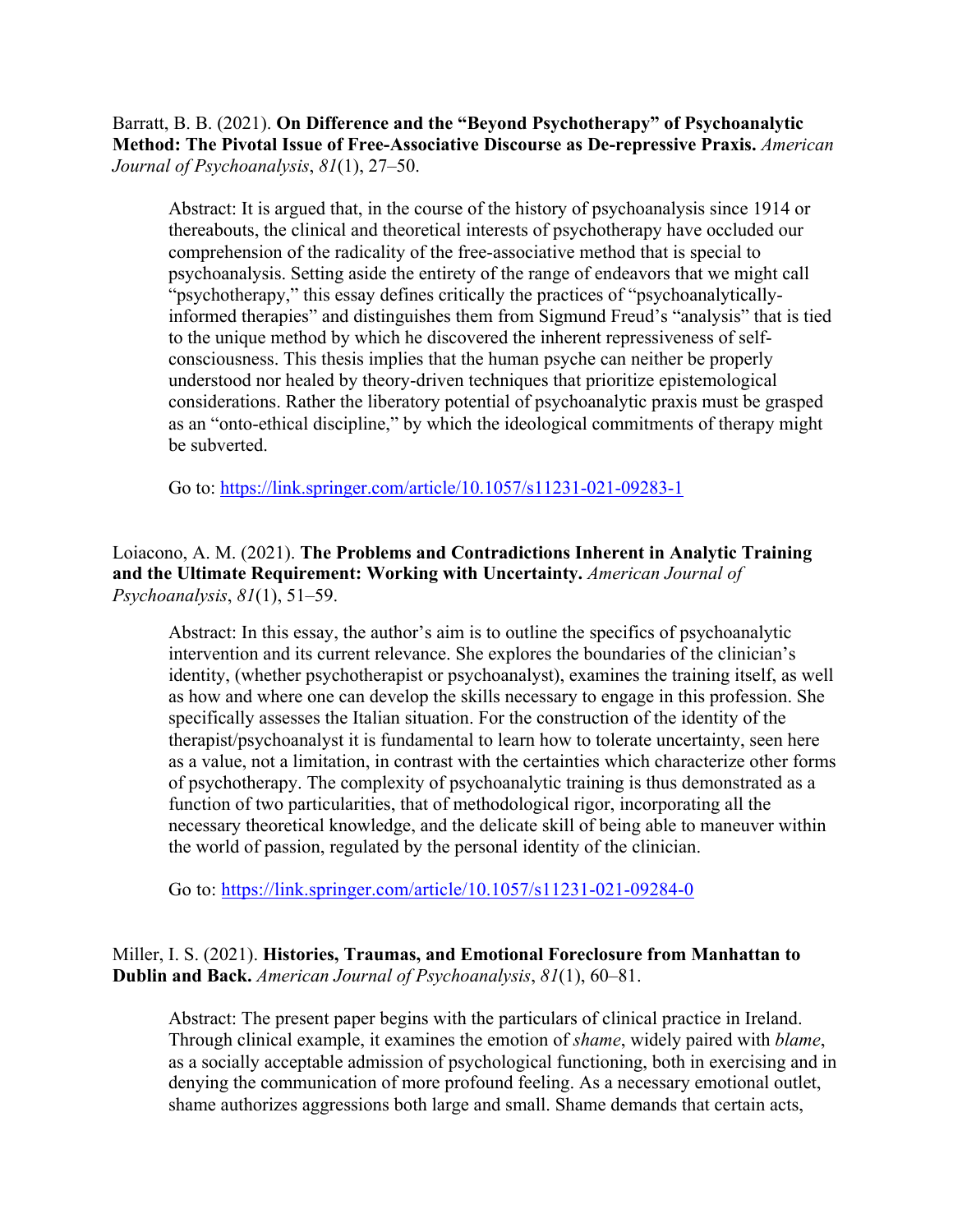often seemingly random and subjective, are to be judged disgraceful in others. Shame demands that someone, everyone, endures hurt, at least through social judgement. Passing through the armoring of shame as social defense, clinical examples focus on the defensive action of foreclosure as an interpersonal act of nihilation, reducing another to no-thing, while at the same time diminishing one's own sense of inadequacy. Discerning this clinical pattern, the author generalizes from practice in a particular place to similar observable patterns, both with different populations, and in different contexts.

Go to: https://link.springer.com/article/10.1057/s11231-021-09282-2

Mucci, C. (2021). **Dissociation vs Repression: A New Neuropsychoanalytic Model for Psychopathology.** *American Journal of Psychoanalysis*, *81*(1), 82–111. In loving memory of Philip Bromberg

Abstract: Recent research on trauma, attachment and neuroscience point at a clear divide in psychopathology between disorders based on repression, (as in Freud's repression model) and psychopathologies structured on dissociative mechanisms, a response to severe interpersonal trauma. Pathologies based on repression are typical of a neurotic structure, (with better developmental outcome), while pathologies based on dissociation are of more severe, often borderline nature, as in Otto Kernberg's borderline organization (1975). Neurobiology of attachment and affect regulation theory (Allan Schore), developmental psychopathology (Giovanni Liotti) and contemporary relational psychoanalysis (Philip Bromberg), all provide clinical evidence that the most severe psychopathology is of dissociative structure. This paper clarifies the after-effects of first level of traumatization of human agency (i.e., lack of attunement) and of the second level as in cases with actual abuse, maltreatment or incest (Mucci, 2013), with the internalization of a dyad victim/persecutor within the self of the survivor, as seen in borderline psychopathology (Mucci, 2018).

Go to: https://link.springer.com/article/10.1057/s11231-021-09279-x

#### **Book Reviews:**

Covitz, H. H. (2021). **Book Review:** *Psychoanalysis as an Ethical Process* by Robert P. Drozek, Routledge, Abingdon and New York, 2019, 295 pp. *American Journal of Psychoanalysis*, *81*(1), 112–115.

Theodore Reik (1949) opined that all love begins in envy. The lover recognizes something in the beloved that is out of the lover's reach and seeks to share vicariously in that which is envied through the loving attachment to that beloved other. He recognized that there is the ever-present danger that such beneficent envy can turn into hateful and toxic envy. A journal reviewer, one who reads someone else's labor which has occupied that Other for months or years, is in a position where either type of envy may dominate.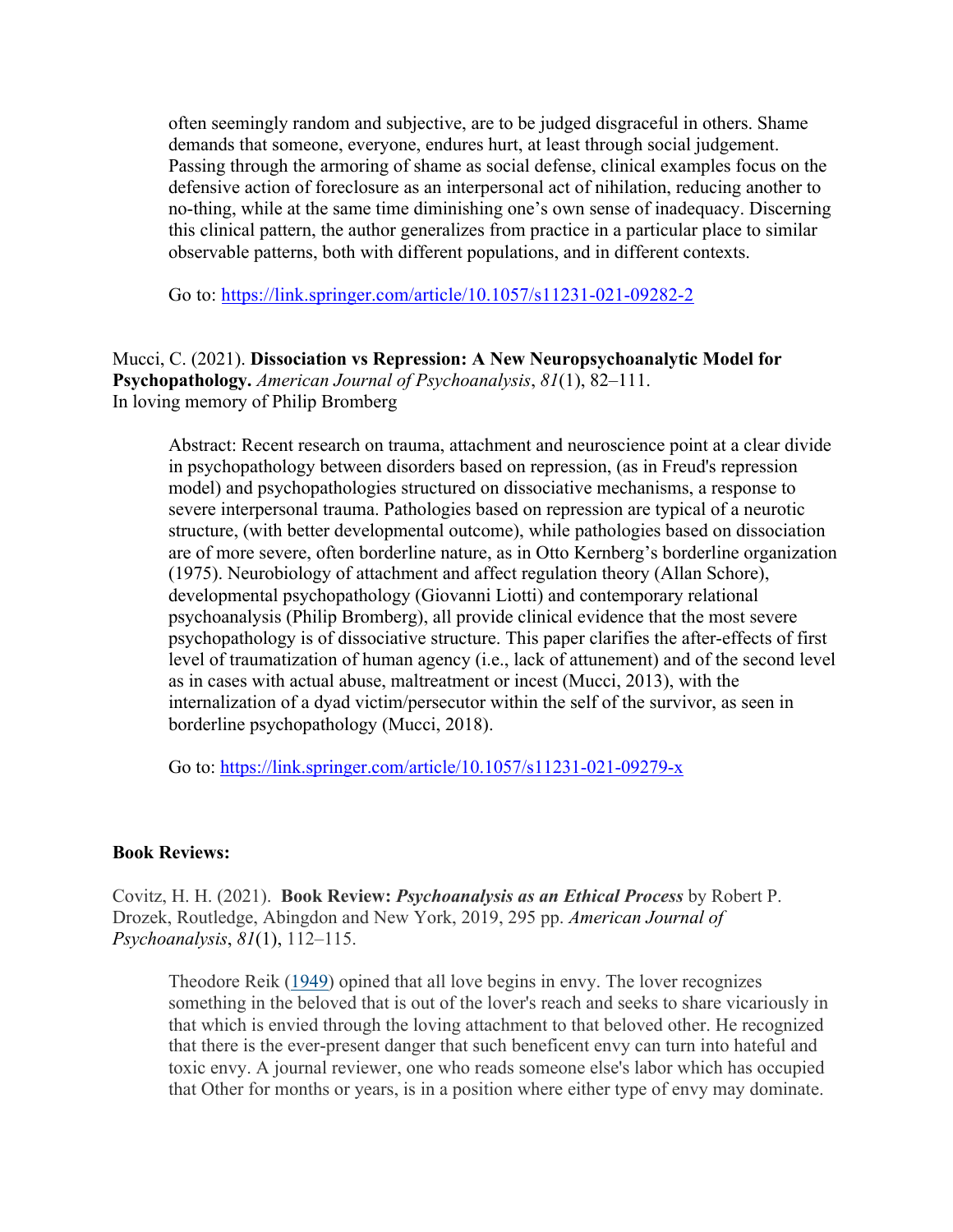In rare circumstances, the book review editor has let a not-very-rich book into the cue which is worthy of only criticism; that is not a common occurrence. Most often, the reviewer meets the words of another worker in the same field who has thought deep-andhard about their subject and has gone through the many crucibles and more sundry hurdles of the publishing process and come out the other end with something of great value. The reviewer, then, has the opportunity, so to speak, to get into a beautifully crafted boat, fashioned by the shipwright and the honor to row with that author, even if just a little bit.

Go to: https://link.springer.com/article/10.1057/s11231-021-09273-3

### Turtz, J. (2021). **Book Review:** *Core Concepts in Contemporary Psychoanalysis: Clinical, Research Evidence and Conceptual Critiques* by Morris N. Eagle, Routledge, Abingdon and New York, 2018, 244 pp. *American Journal of Psychoanalysis*, *81*(1), 116–119.

To my mind, there is no one more fluent in and no one better able to clearly articulate comparative analyses of different psychoanalytic orientations than Morris Eagle. His latest book, Core Concepts in Contemporary Psychoanalysis: Clinical, Research Evidence and Conceptual Critiques, is no exception. What makes this book different from his previous books is his focus on empirical research and what this means for psychoanalysis. This questioning stance with regard to what is therapeutic in psychoanalysis is quite refreshing. It should be noted that Eagle also published a companion piece in 2018 entitled Core Concepts in Classical Psychoanalysis, which is not a part of this review. Explaining the reasons for these texts, Eagle writes that his major objective "is to address one large question: Of the core concepts and formulations of psychoanalytic theory, which ones should be discarded; which ones should be modified and in what ways; and which ones should be retained, all in the light of research findings, clinical evidence and conceptual critiques?" (Introduction, para. 1).

Go to: https://link.springer.com/article/10.1057/s11231-021-09276-0

Whitman-Raymond, L. M. (2021**). Book Review:** *Beyond the Primal Addiction: Food, Sex, Gambling, Internet, Shopping and Work* edited by Nina Savelle-Rocklin and Salman Akhtar, Routledge, Abingdon and New York, 2019, 192 pp. *American Journal of Psychoanalysis*, *81*(1), 120–122.

This is an absorbing book, a new and needed set of essays on behavioral addictions from a psychoanalytic or psychodynamic point of view. Taken on their own merits, these articles have many useful ideas to offer, both theoretically and clinically. But if you are looking for a cohesive formulation on what constitutes behavioral addictions, or on treatment of these addictions you will be mightily disappointed.

We begin with an essay by Lance Dodes in which he explains the roots of addiction as located in the sufferer's chronic experience of rage and helplessness. This represents an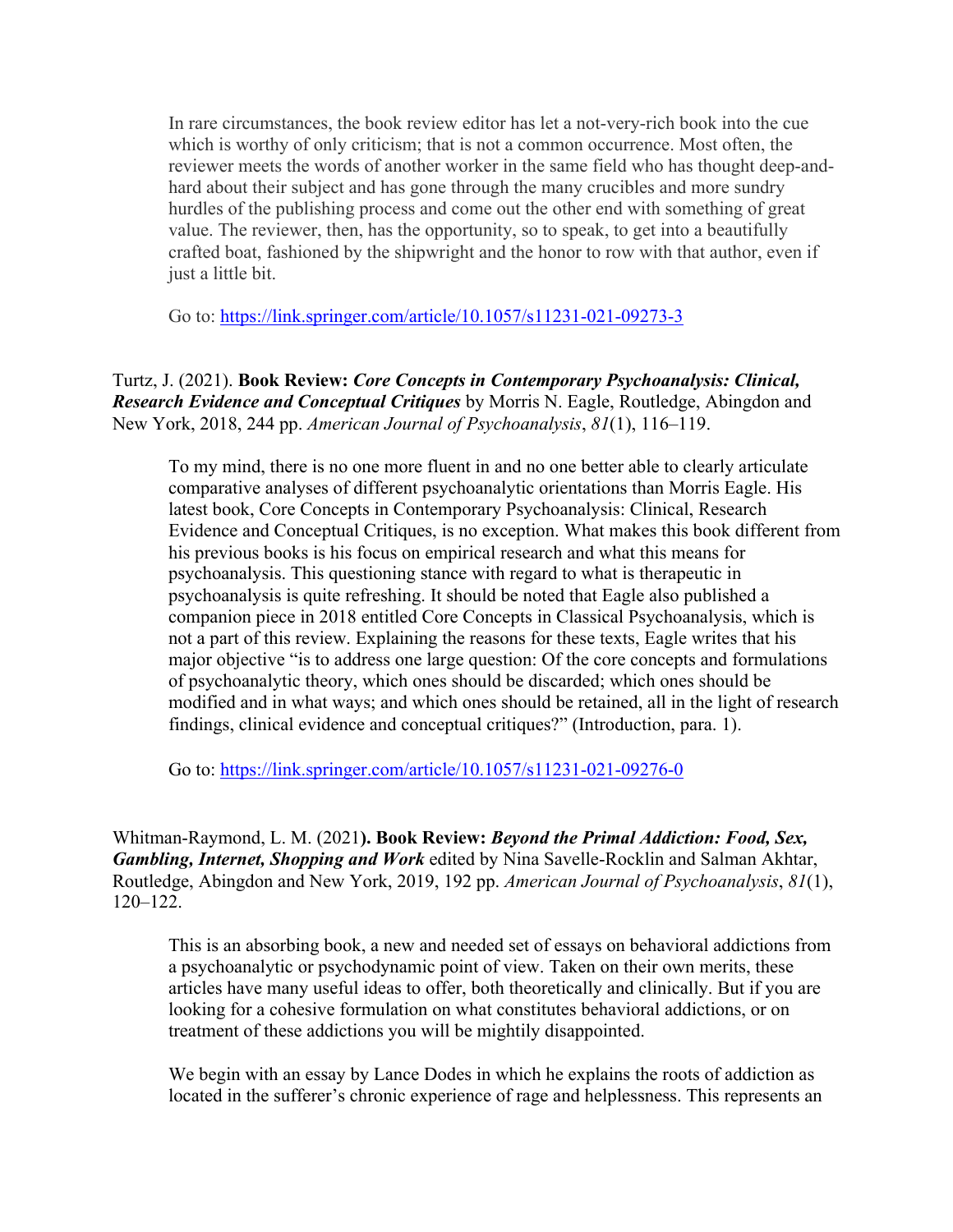important breakthrough in psychoanalytic history, encouraging psychoanalysts to think about addiction in psychodynamic ways, rather than relegating addicts to the realm of untreatable pleasure seekers. While Dodes' (2002) premise has had positive impact on the treatment of addicts, his focus on a single cause of addictive behavior seems a bit simplistic. Particularly with the recent contributions of neuropsychology, it would be helpful to add in those genetic, physiological, and neurological contributions both to the formation of addictive behavior and to its continuation. …..

Go to: https://link.springer.com/article/10.1057/s11231-021-09277-z

Molofsky, M. (2021). **Book Review:** *The Mindbrain and Dreams: An Exploration of Dreaming, Thinking, and Artistic Creation* by Mark J. Blechner, Routledge, Abingdon and New York, 2018, 343 pp. *American Journal of Psychoanalysis*, *81*(1), 123–127.

*The Mindbrain and Dreams* is beautifully written and brilliantly conceptualized, addressing an important and complex area of psychoanalytic thought that pulls together various threads of contemporary discourse in psychoanalysis. Dr. Blechner ably interweaves the richness of psychoanalytic theory with the latest thinking in neuropsychology, with an emphasis on that which underlies the processes and intricacies of the psyche, thought, feeling, memory, creativity, language, and dream. These processes underlie not only the psyche, but the elaborate structures of human culture. Thus, the humanities and the sciences meet in this exploration of the depth of psychoanalysis, in that which Dr. Blechner so wisely calls the "mindbrain."

Go to: https://link.springer.com/article/10.1057/s11231-021-09274-2

Platt, C. M. (2021). **Book Review:** *Psychodynamics of Writing* edited by Martin Weegman, Routledge, Abingdon and New York, 2019, 151 pp. *American Journal of Psychoanalysis*, *81*(1), 128–130.

Let's say you've never written anything in your life, well, possibly a journal entry or two, and you think you have an idea that you'd like to explore and maybe even publish. Where would you start? What might inhibit you from beginning your project? How might you manage the loneliness of creating something from the jumble of ideas in your mind? You have been saying you *wanted* to write for years and have resolved that it's time to do it, but that decision is followed by self-doubt, "Do you really have anything to say?" Now, imagine that you have twelve talented and insightful writers to help you confront your writing impasses, the ones that reside in our unconscious and the ones that you have known about for years.

In case you are wondering where you would find such well-tuned mentors, wait no longer. London-based Martin Weegman has assembled twelve psychologically sophisticated writers from a variety of disciplines to guide the novice writer, as well as the more seasoned writer, through the developmental stages of producing an original piece of writing……